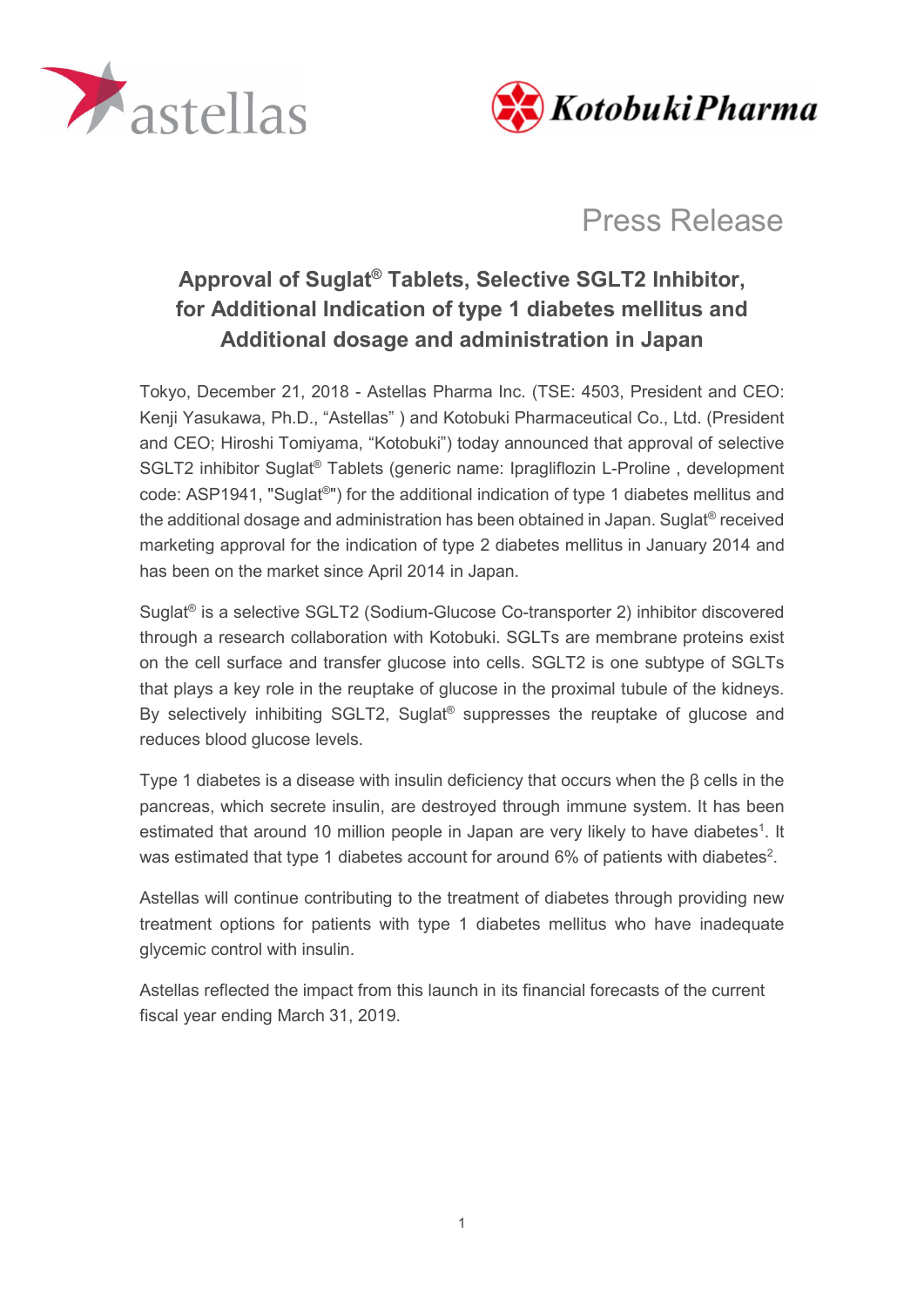(1) Overview of "National Health and Nutrition Survey" Findings in 2016, Ministry of Health, Labour and Walfare.

(2) Japan Diabetes Complication and its Prevention (JDCP) Prospective Study 2015,

| <b>Trade name</b>         | Suglat <sup>®</sup> 25mg                                         |  |  |  |  |
|---------------------------|------------------------------------------------------------------|--|--|--|--|
|                           | Suglat <sup>®</sup> 50mg                                         |  |  |  |  |
| <b>Generic name</b>       | Ipragliflozin L-Proline                                          |  |  |  |  |
| <b>Indication</b>         | Type 2 Diabetes mellitus                                         |  |  |  |  |
|                           | <b>Type 1 Diabetes mellitus</b>                                  |  |  |  |  |
| Dosage and administration | Type 2 diabetes mellitus                                         |  |  |  |  |
|                           | For adults, the usual oral dosage is 50 mg as ipragliflozin once |  |  |  |  |
|                           | daily before or after breakfast. In the case of inadequate       |  |  |  |  |
|                           | efficacy, the dose may be increased to 100 mg once daily         |  |  |  |  |
|                           | while careful monitoring of the patient's conditions.            |  |  |  |  |
|                           | Type 1 diabetes mellitus                                         |  |  |  |  |
|                           | For adults, the usual oral dosage is 50 mg as ipragliflozin once |  |  |  |  |
|                           | daily before or after breakfast, coadministered with insulin     |  |  |  |  |
|                           | prep-arations. In the case of inadequate efficacy, the dose      |  |  |  |  |
|                           | may be in-creased to 100 mg once daily while careful             |  |  |  |  |
|                           | monitoring of the patient's conditions.                          |  |  |  |  |
| Date of approval          | December 21, 2018                                                |  |  |  |  |

|  |  | Product overview (with additional underlined areas) |  |
|--|--|-----------------------------------------------------|--|
|  |  |                                                     |  |

## About Astellas

Astellas Pharma Inc., based in Tokyo, Japan, is a company dedicated to improving the health of people around the world through the provision of innovative and reliable pharmaceutical products. For more information, please visit our website at https://www.astellas.com/en

## About Kotobuki

Kotobuki Pharmaceutical Co., Ltd., based in Nagano, Japan, is a company dedicates its efforts to research and development of innovative drugs and to provide generic drugs. We put a priority on Diabetes/Nephrology, Gastroenterology, Dyslipidemia, Oncology and Immunology as focused therapeutic areas in our research. We continuously pursue high level of creativity in drug discovery, quality of products and morality for contributing to higher level of quality of life and healthy life expectancy of patients. For more information, please visit our website at https://ssl.kotobuki-pharm.co.jp/en/

## Cautionary Notes (Astellas)

In this press release, statements made with respect to current plans, estimates, strategies and beliefs and other statements that are not historical facts are forward-looking statements about the future performance of Astellas. These statements are based on management's current assumptions and beliefs in light of the information currently available to it and involve known and unknown risks and uncertainties. A number of factors could cause actual results to differ materially from those discussed in the forward-looking statements. Such factors include, but are not limited to: (i) changes in general economic conditions and in laws and regulations, relating to pharmaceutical markets, (ii) currency exchange rate fluctuations, (iii)